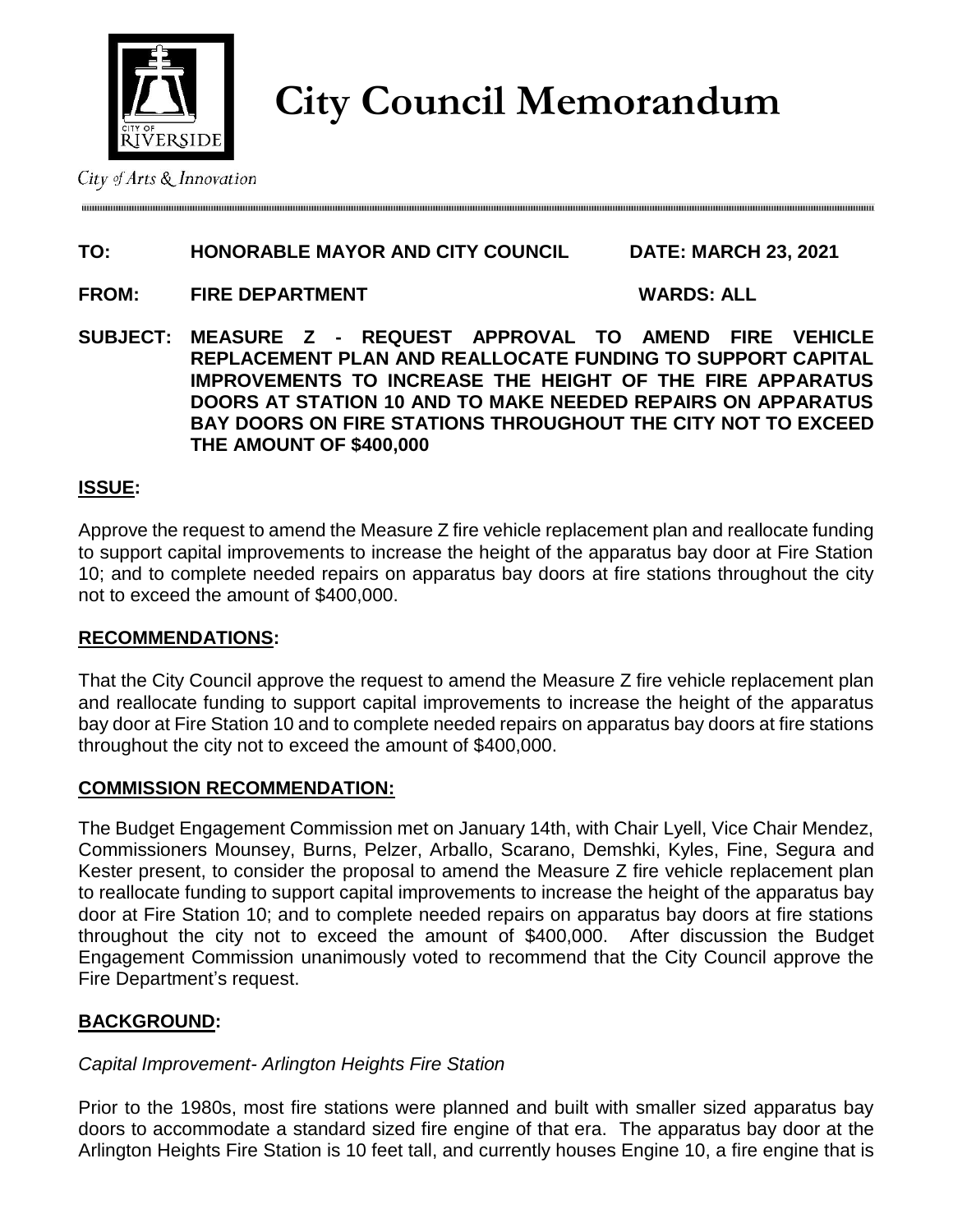9 feet, 7 inches in height. Engine 10 is scheduled to be replaced with a newer apparatus whose height dimension is 10 feet, 4 inches tall. The height of the new apparatus exceeds the opening of the existing apparatus bay.

## *Fire Apparatus Bay Door- Maintenance*

The ability to have proper functioning apparatus bay doors is critical to the fire department's ability to respond to emergencies in a timely manner. The fire department is responsible for providing maintenance on a total of 68 manual and motor operated overhead doors throughout the 14 stations housed in the city. Over the last few years, the department has experienced a significant increase in repair and replacement of vital apparatus door parts.

## **DISCUSSION:**

The Measure Z Five-Year Spending Plan was adopted by the City Council on May 16, 2017. Included in that spending plan was approximately \$11.15 million in the Fire Department vehicle replacement costs over the first five years, including a one-time infusion of 16 vehicles that were to be financed over 10 years, consisting of eight fire engines, two tiller trucks, one straight truck, two water tenders, one brush truck and two squads. All Measure Z fire apparatus are in service and the department is in the process of purchasing two more fire engines. The department is requesting capital improvement modifications to better accommodate the fire apparatus fleet.

# *Capital Improvement- Arlington Heights Fire Station*

Constructed in 1975, Arlington Heights Fire Station No. 10 houses a single engine company serving the neighborhoods of Arlington Heights and Casa Blanca. It is staffed 24/7 with one (1) fire captain, one (1) fire engineer, one (1) firefighter and one (1) firefighter/paramedic. The station is a residential structure that was redesigned to house a fire truck. To accommodate the size of newer fire apparatus, the department is requesting to modify the height of the existing apparatus bay opening from 10 feet to 11 feet.

### *Fire Apparatus Bay Door- Maintenance*

Like any mechanical device, fire apparatus doors, motors and associated accessories have a limited life span. Apparatus bay doors open and close thousands of times each year at all fire stations. The fire department has a budget to fix apparatus bay doors, however the costs of repair often exceeds the department's budget. It is the departments desire to fix needed repairs and then focus on a routine preventative maintenance schedule to prolong the lifespan of the equipment.

|       |          | Fiscal Year Allocated budget Actual Expenditures |
|-------|----------|--------------------------------------------------|
| 17/18 | \$10,400 | \$40,990                                         |
| 18/19 | \$10,400 | \$47,500                                         |
| 19/20 | \$10,400 | \$46,500                                         |

The General Services Director concurs with the recommendation in this report.

# **FISCAL IMPACT:**

To date, the cumulative cost of replaced vehicles has been less than anticipated. As a result, funding is available for reallocation without impacting the vehicle replacement plan.